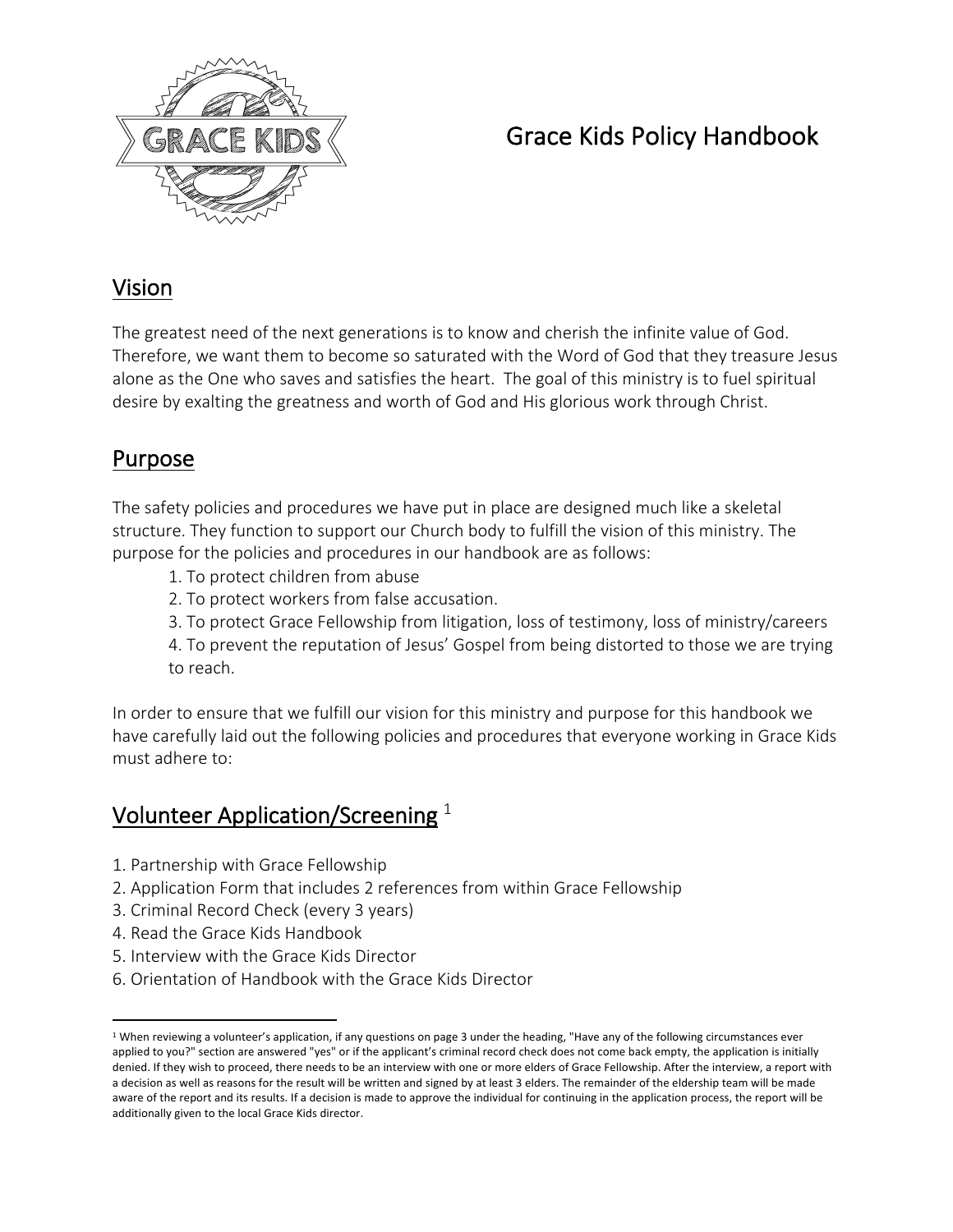### Character Expectations

Outward actions and attitudes are evidence of inward conditions. As believers in Jesus, we are reflections of God's glory, living out a Gospel identity, and as such, Grace Kids' workers are expected to hold to the following:

#### *Believe the Gospel 2*

Pray and refresh your own heart in the Gospel so that you serve in joy and love – from a heart satisfied in Jesus.

#### *Walk in Integrity*

1. Faithfulness in time.

Fulfilling ministry commitment by showing up when scheduled, arriving on time. If you are not able to make a scheduled commitment, it is expected that you will initiate and make a switch with another server in order to ensure coverage for your spot.

2. Faithfulness in preparation.

Administering the Word of God is a weighty thing. Whether you are teaching 2 year olds, leading small group discussion for 6 year olds, the word of God is living and active, and there is great responsibility that goes with handling it. You are expected to be prepared to execute your ministry commitment with excellence and sincerity.

3. Faithfulness in stewardship.

Treat all church property, equipment, resources and supplies with respect. At the end of each Sunday please ensure that you put everything back into the proper containers in an organized, neat and orderly fashion. If materials are needed, please tell your coordinator so they can be picked before the next class.

4. Faithfulness in small things.

Keep your word, fulfill requests on time, follow through with commitments to students or ministry leaders, and respond to email or online communication.

#### *Be Teachable*

Grace Fellowship is a safe place to not be okay, to be honest about brokenness and struggle, but it is not a safe place to be complacent about sin or abuse grace. Workers are expected to be open to accountability and correction. Workers are expected to pursue godliness, wise living and to fight sin according to the scriptures.

#### *Be an appropriate Role Model*

Be mindful that our children will emulate you – from the jokes you tell, to the way you speak about others. When interacting with children or youth, whether during planned or unplanned activities, use discretion in your conversations and actions. Refrain from gossip and slander.

<sup>&</sup>lt;sup>2</sup> The one exception to our helpers being believers, is when a person who is seeking and learning of Jesus, and who is an active part of community and known. If they desire to serve, they may do so as a helper, but not a teacher. They must be appointed to a Christian leader who they will serve alongside, so they can be discipled as they serve.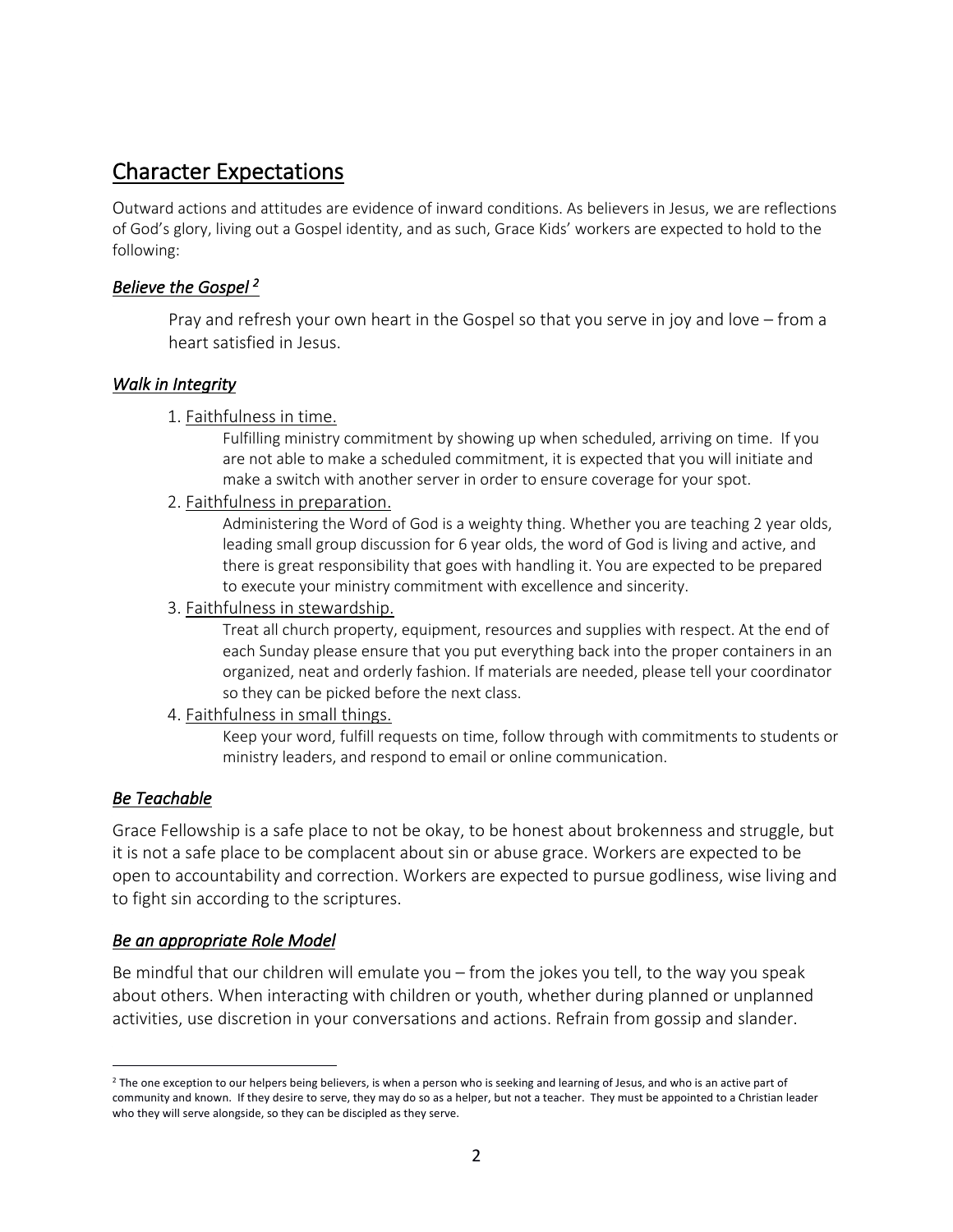### *Develop a Servant's Heart*

We are not concerned with rank or position but rather humble service (Philippians 2:3-8). As we faithfully serve one another within the ministry, the Lord expands our outreach and provides opportunities to serve those outside of the ministry. In homes, at church gatherings, and in the community, others should remember us by our willingness to serve them.

## General Security

### *Dress Code*

All workers are to wear their "Grace Kids" T-shirts. In the event that the shirt is forgotten at home, the worker will wear the Grace Kids name tag around their neck.

### *Sign In/Out*

- If for any reason a worker needs to exit they need to sign themselves out and sign back in.
- Children need to be signed in and out of Grace Kids.
- Ask every parent signing in their child/children to print their complete information on the sign in sheet. Cell phone numbers must be given so that the parent can be contacted in the event of emergency.
- Parents are responsible to pick up their children immediately after the service. A Grace Kids leader will ensure that children are "passed off" to their parents.
- At sign out ensure that only the parent(s) or the alternate guardian written on the sign in sheet, pick up their child. No siblings or anyone else is allowed to pick up the child.

## Relationship and Interaction With Children

Discretion in workers' personal lives is fundamental to both spiritual integrity and ministry among children and youth and their families (Ephesians 5:1-12, 15-16). In regard to relationships with minors, Grace volunteers are expected to:

1. Behave toward a minor in the same way you would if their parent or guardian were present. Live wisely, without any hint of misconduct.

2. Never engage in any verbal or nonverbal sexual interaction with any minor. Any such interaction is inappropriate and prohibited.

3. Never be alone with any minor. If you find yourself in a situation where you are alone with a minor, especially one of the opposite gender, quickly move to a public setting. Spouses may not serve together alone. There needs to be at least one additional adult present.

4. Promptly report any knowledge or suspicion of any worker having an inappropriate relationship with a minor to your Grace Kids director especially if the person in question is one of the church leaders, the report should be one of the other leaders to whom that person is accountable (Grace Kids Director).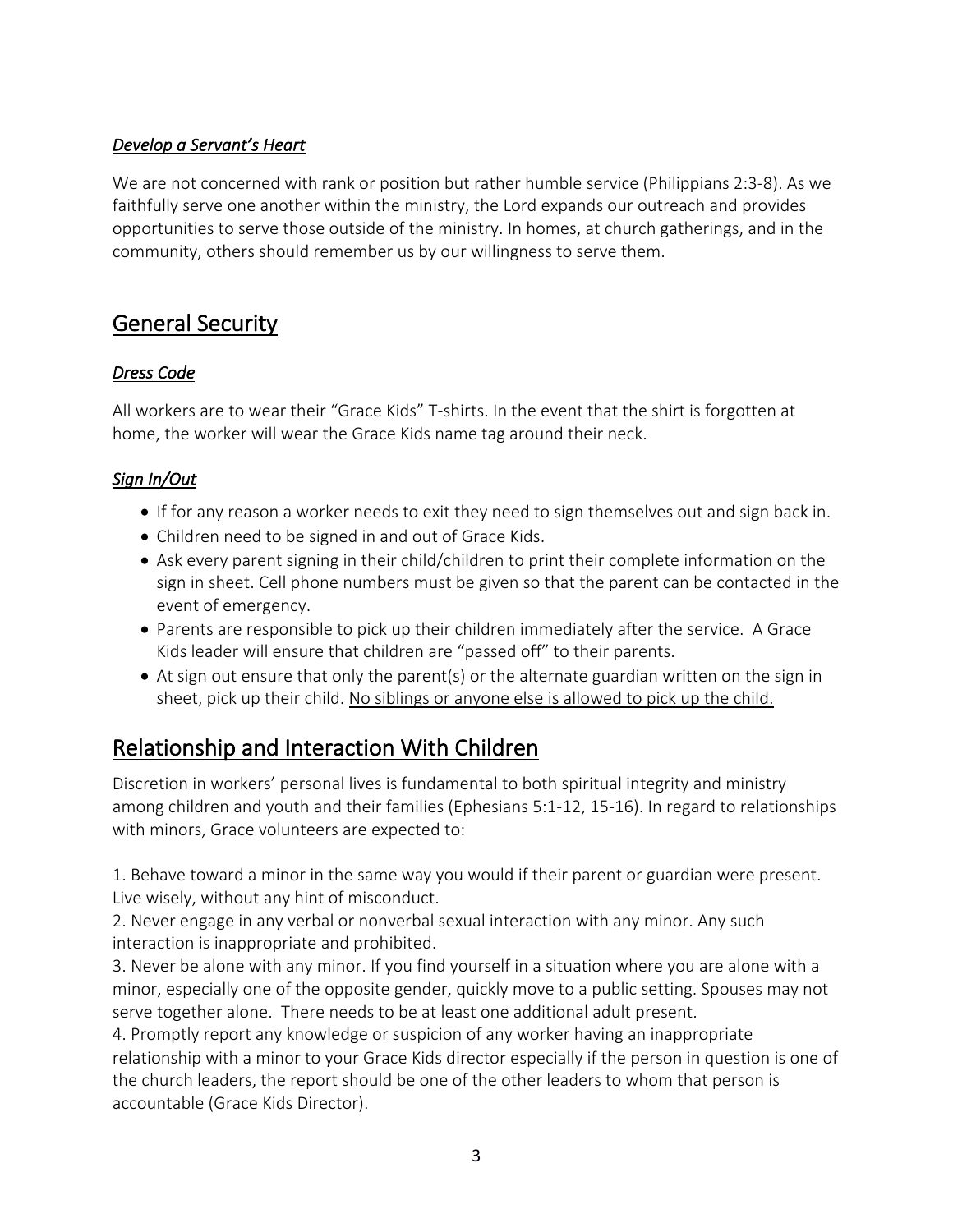### *Appropriate Physical Contact*

Physical contact with children should be minimal and only in the presence of other adults. Appropriate touching should be limited to handshakes, "high fives", brief hugs or a brief touch on the shoulder. Encourage children to sit beside you, rather than on your lap. (The exception to this is in the nursery where infants and toddlers need extra care and consoling.)

Under no circumstances will workers will be involved in any of the following activities: kissing on the lips, extended hugging, inappropriate touching or being alone with a child behind closed, windowless doors.

#### *Discipline*

When correcting a child:

- 1. It should be handled in a loving, firm manner
- 2. Be aware of facial expression do not scowl when you speak
- 3. Do not yell; speak with a controlled or soft voice
- 4. Avoid demeaning a child
- 5. Never grab, push, shake, slap, or hit a child
- 6. Affirm and pray with the child after you have disciplined him or her

If the child persists in uncooperative behavior, the parent should be called out of the service. Talk with the parent and ask the parent to keep the child with them for the duration of the service.

If correction was made and the parent didn't need to be called, it may be wise to have the leader inform the parent of the action that needed to be corrected when they arrive for sign out.

### Washroom Guidelines

These guidelines are mandatory to ensure the safety of both children and workers.

1. Encourage parents to accompany their child to the washroom before signing in or let them know that they will be asked to return if their child needs assistance in using the facilities during class time.

2. In the event that a child needs to use the washroom. The leader is to be notified and a worker will be designated to contact the parent of the child. The same procedure as sign out must be applied so that any child who leaves the kids area is documented and accounted for.

3. If for some reason the parent cannot be reached, please follow the procedure based on location guidelines.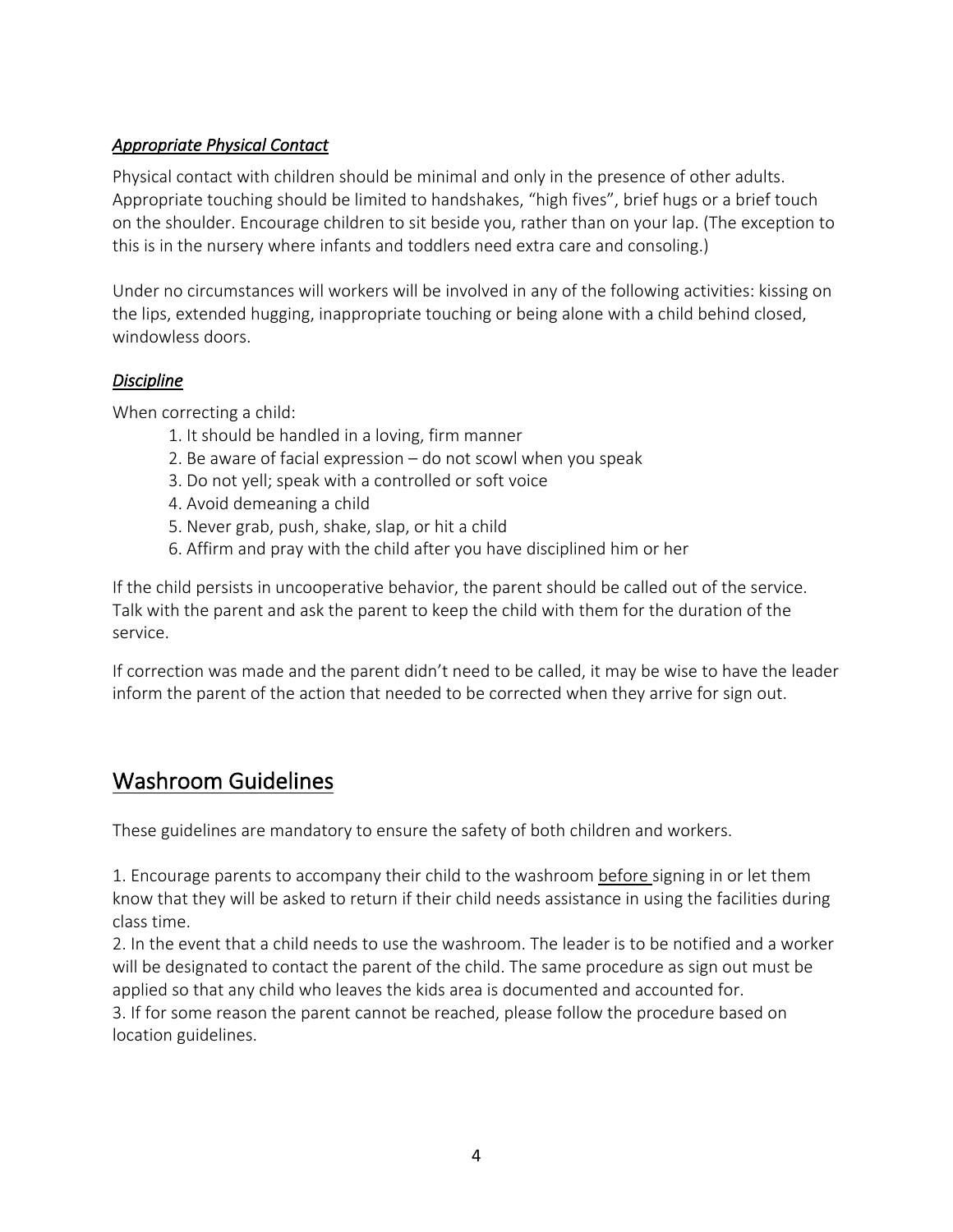# Medical Emergency

In most cases, a minor injury can be treated with a little loving attention, a cool cloth, a little first aid cream and/or a Band-Aid. First Aid kits are to be located in the Grace Kids rooms. Please notify the child's parent of any minor injuries so that they can be aware if any further treatment is necessary. Also, notify your ministry coordinator so they can be aware of any possible safety changes that need to be made for the following week.

In the event of a serious accident or injury where there are marks, bruising, or blood, an Incident report must be filled out, given to your ministry coordinator, and filed. The incident form needs to be completed before the parent comes for their child. Ensure that you speak to the parent and let them know what happened. The leader needs to show them the incident form. It is mandatory that the parent understands the events which took place and signs the incident form before they leave that day with their child. If the injury is serious and requires immediate medical attention, please contact the child's parent immediately.

## Fire Emergency

All workers need to be aware of the nearest exit and the evacuation procedures for your facility.

1. One adult needs to be the last to leave the room, following a complete check of the room to ensure all children have exited. The doors to the room must be closed once all have exited. 2. One leader is to take all children to the designated gathering point and do a head count to ensure all children are accounted for. This individual needs to stay with the group. 3. Do not allow parents to leave with any children unless documented/signed out and steps are taken to ensure the right child is returned to the right parent. 4. Do not go back into the building until it is safe to do so.

## Reporting Child Abuse

If you suspect that a child involved in Grace Kids has been, or is being abused, or a child discloses abuse, it is important that you report directly to the Grace Kids Director.

Suspected sexual abuse has its own inclusive paperwork to be done by the Director. Please speak to your Grace Kids Director for more details.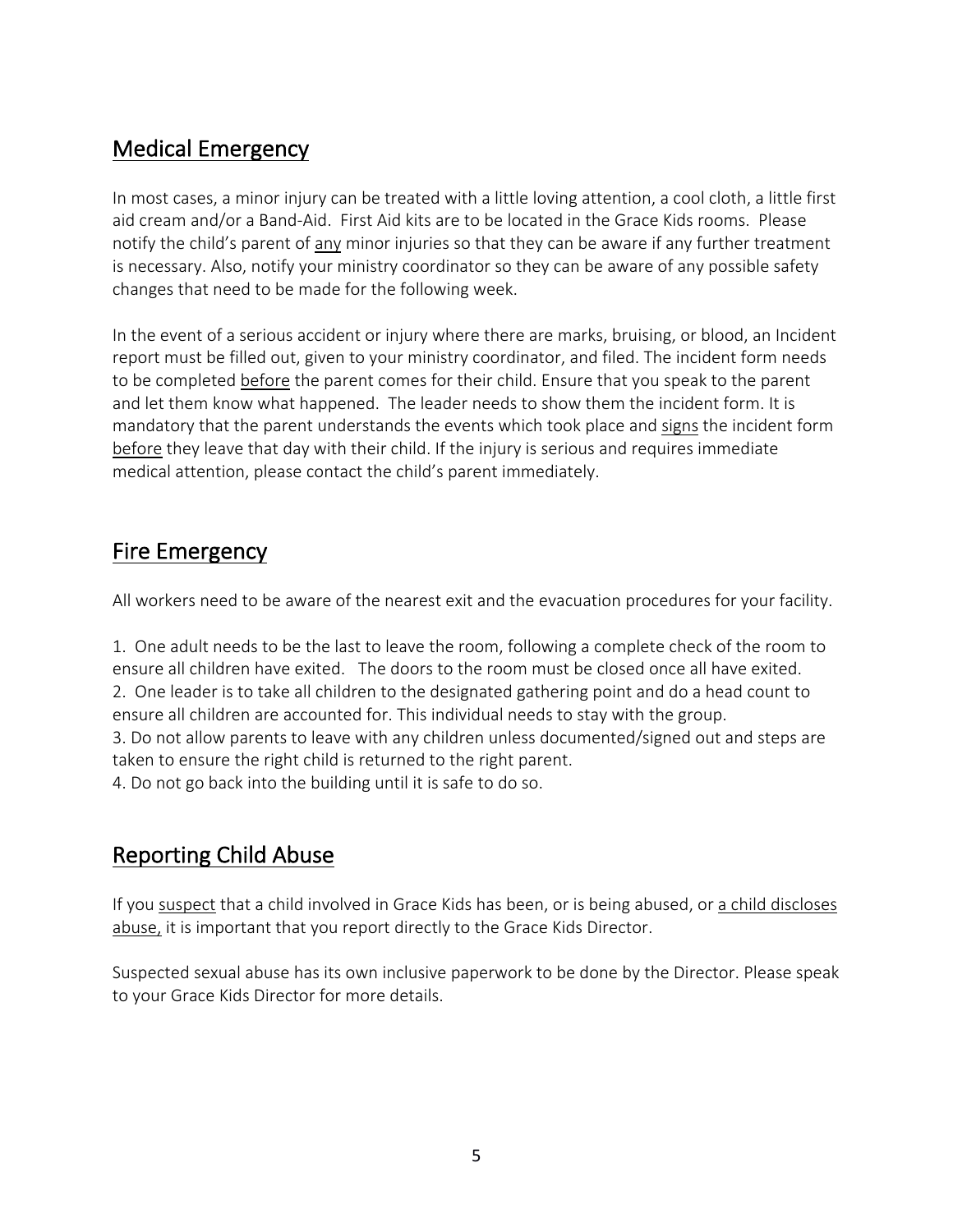# Incident Reporting

It is very important that any accident/injury, inappropriate behavior of a child, policy violations, or suspicious activity be reported to your ministry coordinator or director and recorded in an incident report. This will ensure that all incidents are investigated that appropriate next steps are taken.

### Post-Incident Procedures

1. The Grace Kids Director will conduct and complete investigations for all serious reported incidents.

2. The pastors of your particular congregation need to be made aware that an investigation is ongoing.

3. Witnesses and those involved will be required to make statements for serious incidents that need to be resolved.

4. It is important that only those involved are aware of the incident to prevent gossip and defamation of any person's character.

5. Only the lead pastor of the congregation will communicate with media.

6. Appropriate action will be taken to resolve the incident, reconcile any/all parties involved, and ensure that necessary steps are taken to prevent any further incidents.

7. A summary statement will be completed and disclosed to necessary parties, Grace Fellowship Pastors, as well as Grace Kids Coordinators.

Changes to the Grace Kids Handbook: Policies and Procedures will be made if necessary.

8. All Grace Kids Leaders and Helpers will be made aware of and trained in any policy changes.

9. If changes are unnecessary, all Grace Kids Leaders and Helpers will be refreshed in policies pertaining to serious incidents to ensure that they are not repeated.

## General Information

#### *Sundays need to be amazing: every Sunday, every time.*

In order for us to provide the highest quality care for every child and their parents we must all work together, be at our best, and remember who we are doing this for Jesus. You may never know what has happened to those whom you are greeting and ministering to (a child dealing with the divorce of his parents, or a mom/dad that is going through a difficult time). Therefore, what you do and how you do it are significant…they are everything.

Remember, while you are there, you are serving the NEEDS of the PARENTS and the CHILDREN. So, consider both of them in everything you say and do.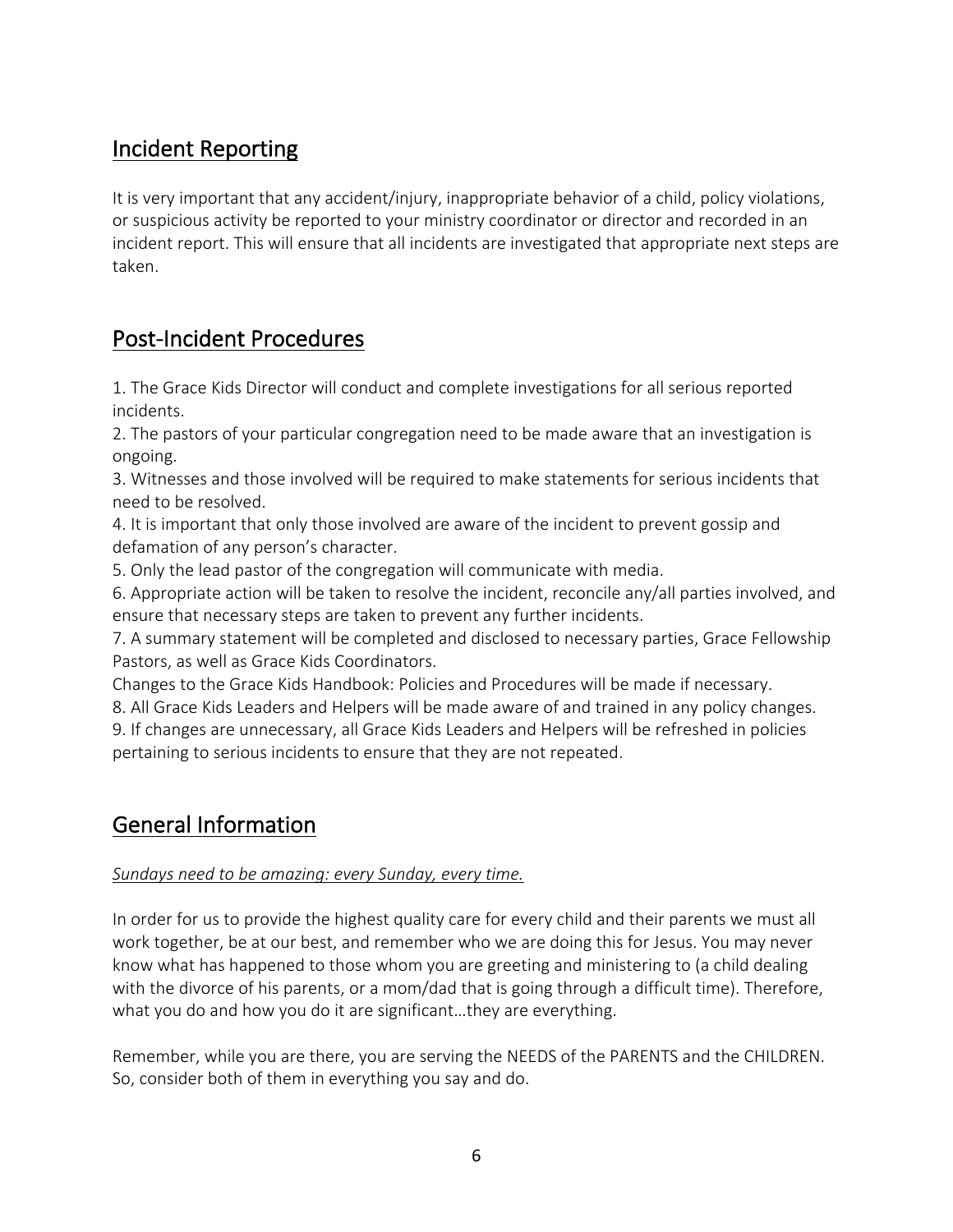On your Sunday to serve, follow these simple guidelines to ensure we provide the most amazing care possible.

**1. PREPARE.** The primary preparation needed for each lesson is spiritual preparation. If you shortcut the spiritual preparation, you may end up teaching from your head rather than your heart. In addition, considerable time should be spent in prayer. Preparation of materials is often minimal but very necessary. For those of you in the Gospel Project, study the scripture passages carefully and prayerfully. Ask God to make them real in your own heart. Be open to what God may be teaching you in this lesson. Study the lesson well.

Pray for the children in your class.

The goal of each study is to awaken and feed spiritual hunger in children by focusing on the greatness and worth of God in and through Jesus and His work in salvation. We do not encourage children to "make a decision", but seek to impart to them a hunger for spiritual truth.

2. MEET. All workers meet for briefing and prayer with the Ministry Coordinator or Director before the service at least 30 minutes before the service.

3. READY. After the morning briefing, everyone should be in his or her place of service at least 30 minutes before the service.

4. WEAR. Wear your T-shirt so that you are identified as a Grace Kids worker.

5. SMILE. This is huge. You would be surprised by what a difference it makes in their life now, and whether or not a family may ever come back!

6. GREET. Every child AND parent receives a warm, friendly, and sincere greeting: "Welcome, we are so glad you are here. We are going to have an amazing day."

7. ASK. Ask the parent the name of their child and help them fill in the sign-in sheet. Make sure to ask if their child has any special needs.

8. SAY. Tell every child and their parent. "You were awesome! We will look for you next Sunday!" Even though you will not be serving in Grace Kids that week, seek out those children before the service on the following Sunday to build relationship.

9. IMPRESSION. You are perhaps the first and last point of contact on Sunday. So, be sure that every child is returned to his or her parent in the most caring and exciting way. Let your love shine!

10. CLEAN. Make sure your area gets cleaned up and packed away for use next week. Be sure you put things back correctly.